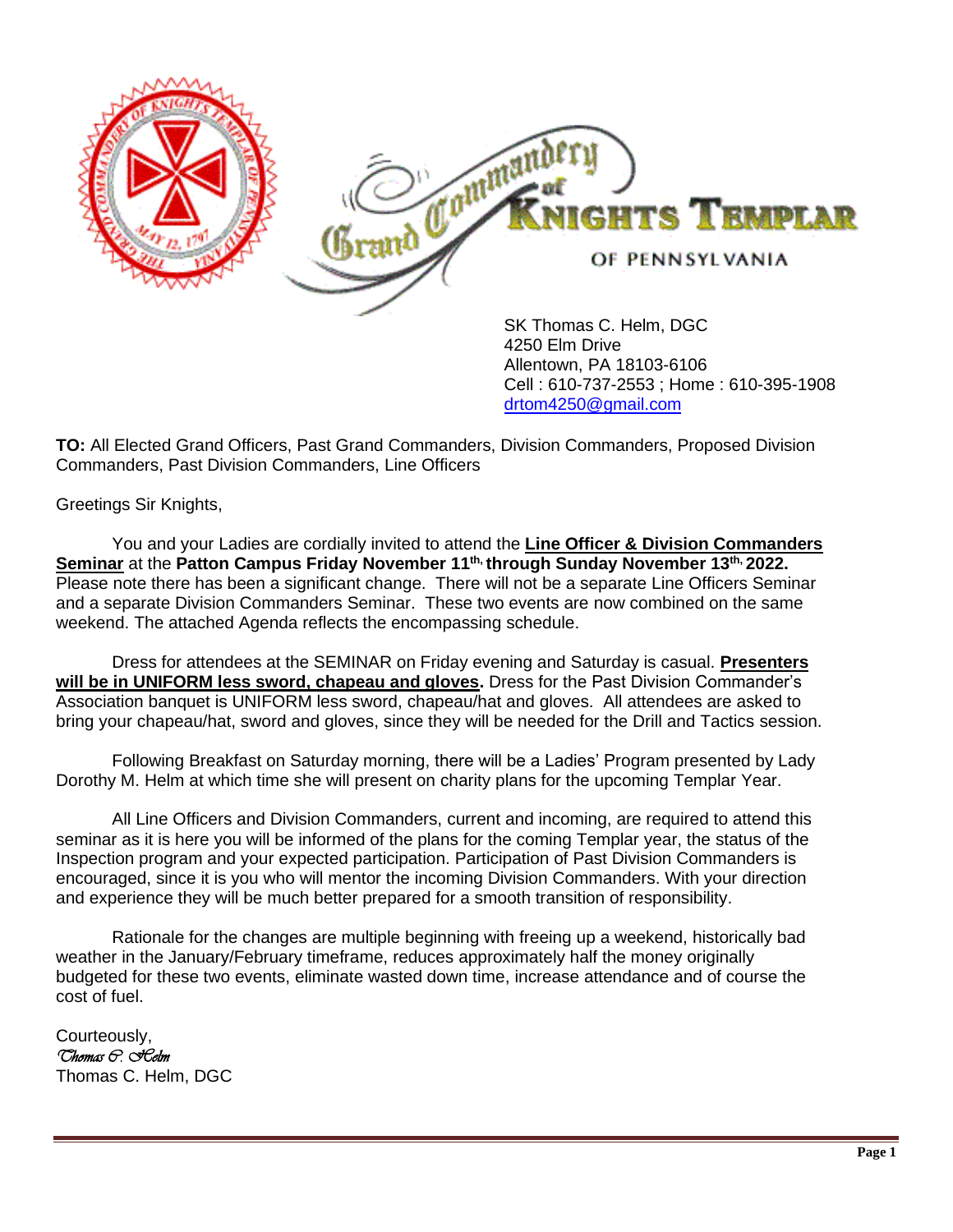## **Line Officers & Division Commander's Seminar**

Patton Campus Elizabethtown, PA November 11-13, 2022

| Friday, November 11th, 2022             |                                                                                                                                                                                                                            |                      |  |
|-----------------------------------------|----------------------------------------------------------------------------------------------------------------------------------------------------------------------------------------------------------------------------|----------------------|--|
| 4:00 - 10:00 PM                         | <b>Registration</b>                                                                                                                                                                                                        | Lobby                |  |
| $4:00 - 6:15$ PM                        | Dinner On Your Own                                                                                                                                                                                                         |                      |  |
| $6:30 - 7:00$ PM<br>(All attend)        | Welcome - SK Thomas C. Helm, DGC<br>Theme of Seminar<br>Prayer<br>Pledge of Allegiance<br>Introductions<br>Housekeeping - SK John M. Ellermann, PDC, IKT, KCT, KTCH<br>Grand Commander's Comments - SK Harry J. Smith REGC | Multi-Media Room     |  |
| $7:00 - 7:30$ PM<br>(All attend)        | <b>Knight Templar Eye Foundation</b><br><b>SK Lawrence Horath, GG</b>                                                                                                                                                      | Multi-Media Room     |  |
| $7:30 - 8:00$ PM<br>(All attend)        | <b>Knight Templar Education Foundation</b><br><b>SK Harry J Smith, REGC</b>                                                                                                                                                | Multi-Media Room     |  |
| $8:00 - 9:00$ PM<br>(DC's past/current) | <b>Division Commanders Duties,</b><br><b>Responsibilities: Reports, Timelines,</b><br>Process, Agendas,<br>SK David E. Barlieb, Jr DC #9<br><b>SK Troy Mock, GSW</b>                                                       | <b>Function Room</b> |  |
| $8:00 - 9:00$ PM<br>(Line Officers)     | <b>Line Officers Duties, Responsibilities</b><br><u>Uniform proper wear, accouterments,</u><br><b>Class A and Cap &amp; Mantel, planning</b><br><b>SK Roger Early, GJW</b><br><b>SK Joshua Nay, GCG</b>                    | Multi-Media Room     |  |
| $9:00$ PM $-$ ??                        | <b>Refreshments and Social Time</b>                                                                                                                                                                                        | Cafeteria            |  |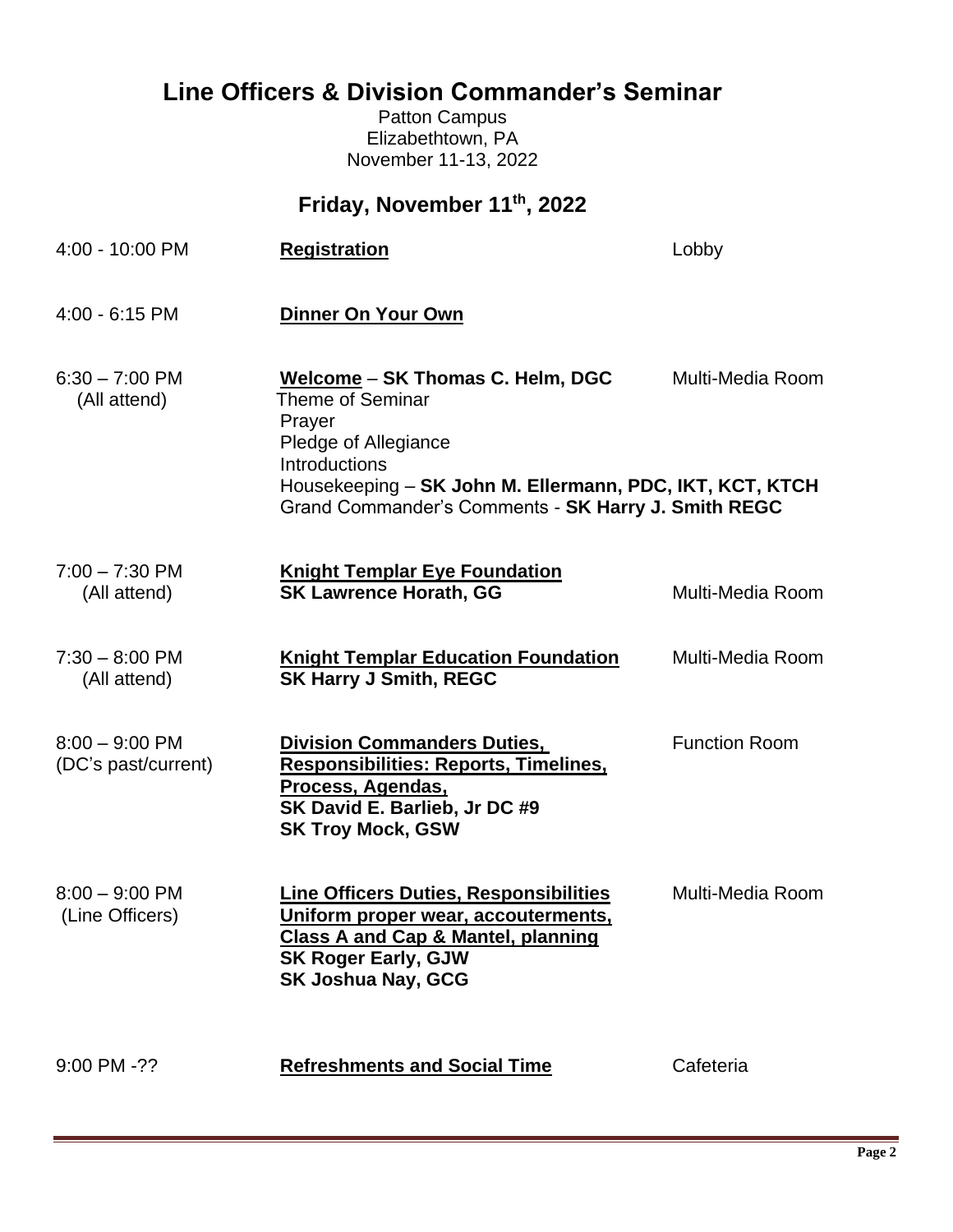# **Saturday, November 12, 2022**

| $7:00 - 08:00$ AM                     | <b>Breakfast</b>                                                                                                                                                                                    | Cafeteria            |                                  |
|---------------------------------------|-----------------------------------------------------------------------------------------------------------------------------------------------------------------------------------------------------|----------------------|----------------------------------|
| $7:30 - 9:00$ AM                      | <b>Registration</b>                                                                                                                                                                                 | Lobby                |                                  |
| $8:00 - 8:25$ AM<br>(All attend)      | Welcome - SK Thomas C. Helm, DGC<br>Prayer<br>Pledge of Allegiance<br><b>Introductions</b><br>Housekeeping - SK John Ellermann<br><b>Veterans Recognition</b><br>Comments - SK Harry J. Smith, REGC |                      | Multi-Media Room                 |
| $8:25 - 8:30$ AM                      | <b>Break / Gather gear for Drill &amp; Tactics</b>                                                                                                                                                  | Cafeteria            |                                  |
| 8:30 - 10:30 AM<br>(All Attend)       | <b>Drill &amp; Tactics</b><br><b>SK Daniel Price, PDC</b><br><b>SK Kevin Colledge, PDC</b><br><b>SK David Barlieb, DC</b><br><b>SK Keith Whittaker, DC</b><br><b>SK Ronald Rearick, PDC</b>         | <b>Function Room</b> |                                  |
| 10:30 - 10:40 AM                      | <b>Break/Put Gear Away</b>                                                                                                                                                                          |                      |                                  |
| $10:40 - 11:05$ AM<br>(Line Officers) | <b>Membership-Where Are We Now?</b><br>How do we increase membership ideas<br><b>SK Larry Horath, GG</b>                                                                                            |                      | Multi-Media Room                 |
| 10:40 - 11:30 AM<br>(Sec Off/DC's)    | <b>Breakout Sessions</b><br>Northeast & Southeast Sections: Joshua Nay, GCG<br>Northwest & Southwest Sections: Roger Early, GJW<br><b>Central Section</b><br>Troy Mock. GSW                         |                      | Room 118<br>Room 114<br>Room 116 |
| $11:10 - 11:30$ AM<br>(Line Officers) | <b>Easter Sunrise Service</b><br><b>SK David Barlieb</b>                                                                                                                                            |                      | Multi-Media Room                 |
| $11:30 - 11:50$ AM<br>(Div Cdr's)     | <b>Reception &amp; Banquet Organization</b><br><b>SK Jerome Phillips</b>                                                                                                                            | <b>Room 118</b>      |                                  |
| $11:00 - 12:00$ PM                    | <b>Break</b>                                                                                                                                                                                        |                      |                                  |
| $12:00 - 1:30$ PM<br>(All)            | <u>Lunch</u>                                                                                                                                                                                        | Cafeteria            |                                  |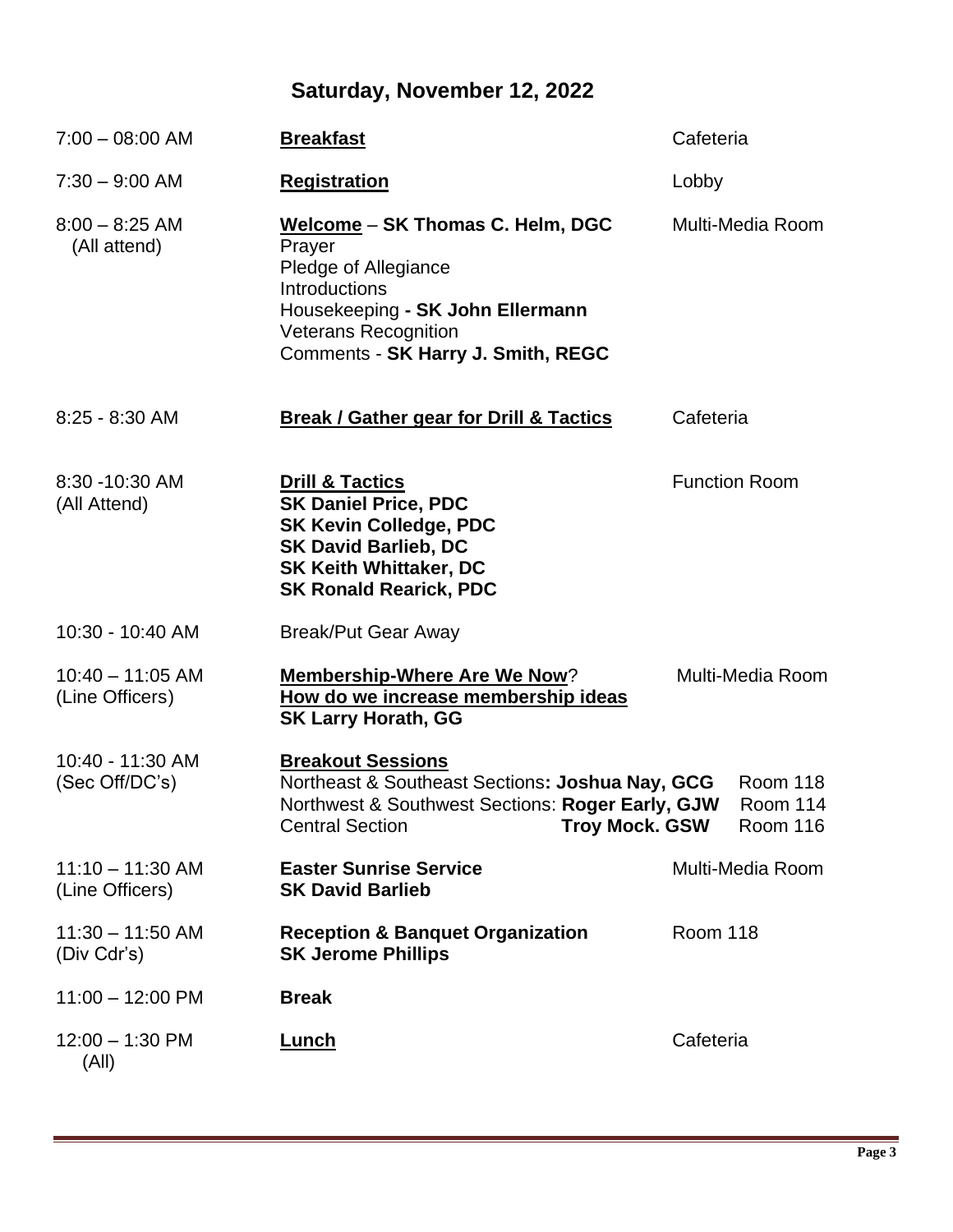| $1:30 - 3:00$ PM<br>(Div Cdr's)                       | <b>Recorders Duties</b><br><b>SK Mark G. Mattern, PGC, GR</b>                                                                                                                                               |                                                                                                                      | <b>Function Room</b>                              |
|-------------------------------------------------------|-------------------------------------------------------------------------------------------------------------------------------------------------------------------------------------------------------------|----------------------------------------------------------------------------------------------------------------------|---------------------------------------------------|
| $1:30 - 2:00$ PM<br>(Line Officers)                   | <b>Awards and Decorations, Proper Wear</b><br><b>SK Roger Early</b>                                                                                                                                         |                                                                                                                      | Multi-Media Room                                  |
| $2:00 - 3:45$ PM<br>(Line Officers)                   | <b>Conducting a Conclave (Application)</b><br><b>SK Daniel Price, PDC</b><br><b>SK Kevin Colledge, PDC</b><br><b>SK David Barlieb, DC</b><br><b>SK Keith Whittaker, DC</b><br><b>SK Ronald Rearick, PDC</b> |                                                                                                                      | <b>Function Room</b>                              |
| $3:45 - 4:00$ PM<br>(AII)<br>(All Invited)            | <b>Weekend Status &amp; Happenings</b><br>Housekeeping<br>What's done & what's left to do<br>Div. Cdr's Dinner Banquet                                                                                      | <b>SK John M. Ellermann</b><br><b>SK James Gautsch, DC</b>                                                           | Multi-Media Room<br><b>SK Thomas C. Helm, DGC</b> |
| $4:00 - 4:15$ PM<br>(All Attend)                      | <b>Evaluations &amp; Closing</b><br><b>Evaluations</b>                                                                                                                                                      | <b>SK Thomas C. Helm, DGC</b><br><b>SK Joshua Nay, GCG</b><br><b>SK Troy Mock, GSW</b><br><b>SK Roger Early, GJW</b> | Multi-Media Room                                  |
|                                                       | <b>Closing Remarks</b>                                                                                                                                                                                      | <b>SK Harry J. Smith, REGC</b>                                                                                       |                                                   |
| $4:00 - 4:45$ PM<br>(DC's past and<br>current attend) | <b>Division Commanders Assoc. Meeting</b>                                                                                                                                                                   |                                                                                                                      | <b>Function Room</b>                              |
| $4:45 - 5:00$ PM                                      | <b>Social time</b>                                                                                                                                                                                          |                                                                                                                      | Cafeteria                                         |
| $5:00 - 7:00$ PM                                      | <b>Division Commanders Dinner Banquet</b>                                                                                                                                                                   |                                                                                                                      | Cafeteria                                         |
| $7:00 - ??$                                           | <b>Social Time</b>                                                                                                                                                                                          |                                                                                                                      |                                                   |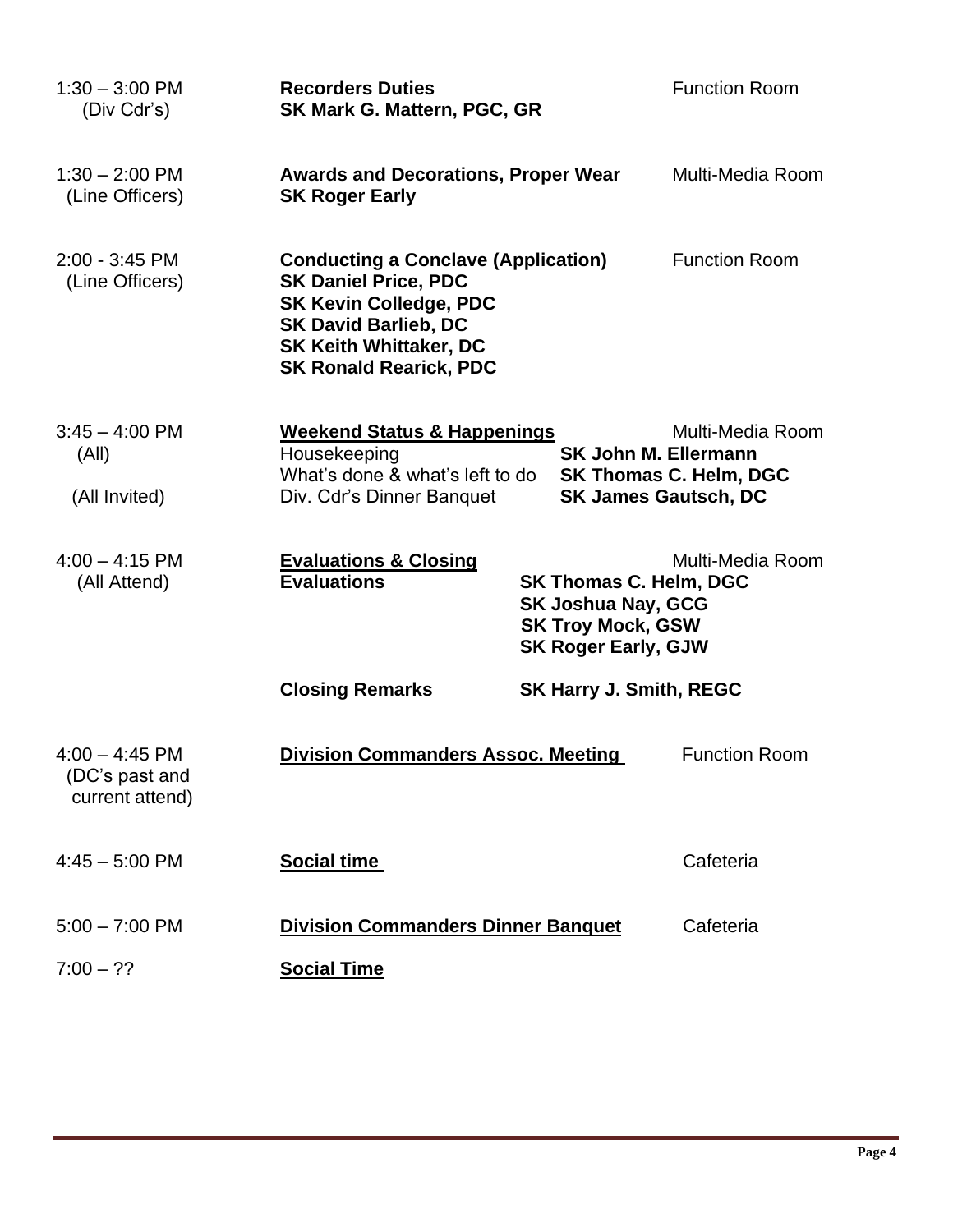### **Sunday November 13, 2022**

### **All are welcome to attend Sunday Divine Service and the Farewell Brunch**

| 08:00 - 9:00 AM<br>(A  )          | <b>Worship Services</b> |                                       | <b>Function Room</b> |
|-----------------------------------|-------------------------|---------------------------------------|----------------------|
| $9:00$ AM<br>(A  )                |                         | <b>Farewell Continental Breakfast</b> | Cafeteria            |
| <b>Ladies Activity Agenda</b>     |                         |                                       |                      |
| Friday November 11, 2022          |                         | Crafts                                |                      |
| <b>Saturday November 12, 2022</b> |                         | Shopping, crafts                      |                      |
| Sunday November 13, 2022          |                         | None                                  |                      |

| <b>REMEMBER TO BRING: 1) A Friendly Attitude and an Open Mind</b> |
|-------------------------------------------------------------------|
| 2) Drill and Tactics Manual                                       |

- 3) Grand Commandery of Pennsylvania Constitution
- 4) Full Templar Uniform
- 5) Division Commander's and Grand Officers bring snacks. Line Officers can also bring snacks if they can or want.

# **NOTE Registration and Food Menus Below**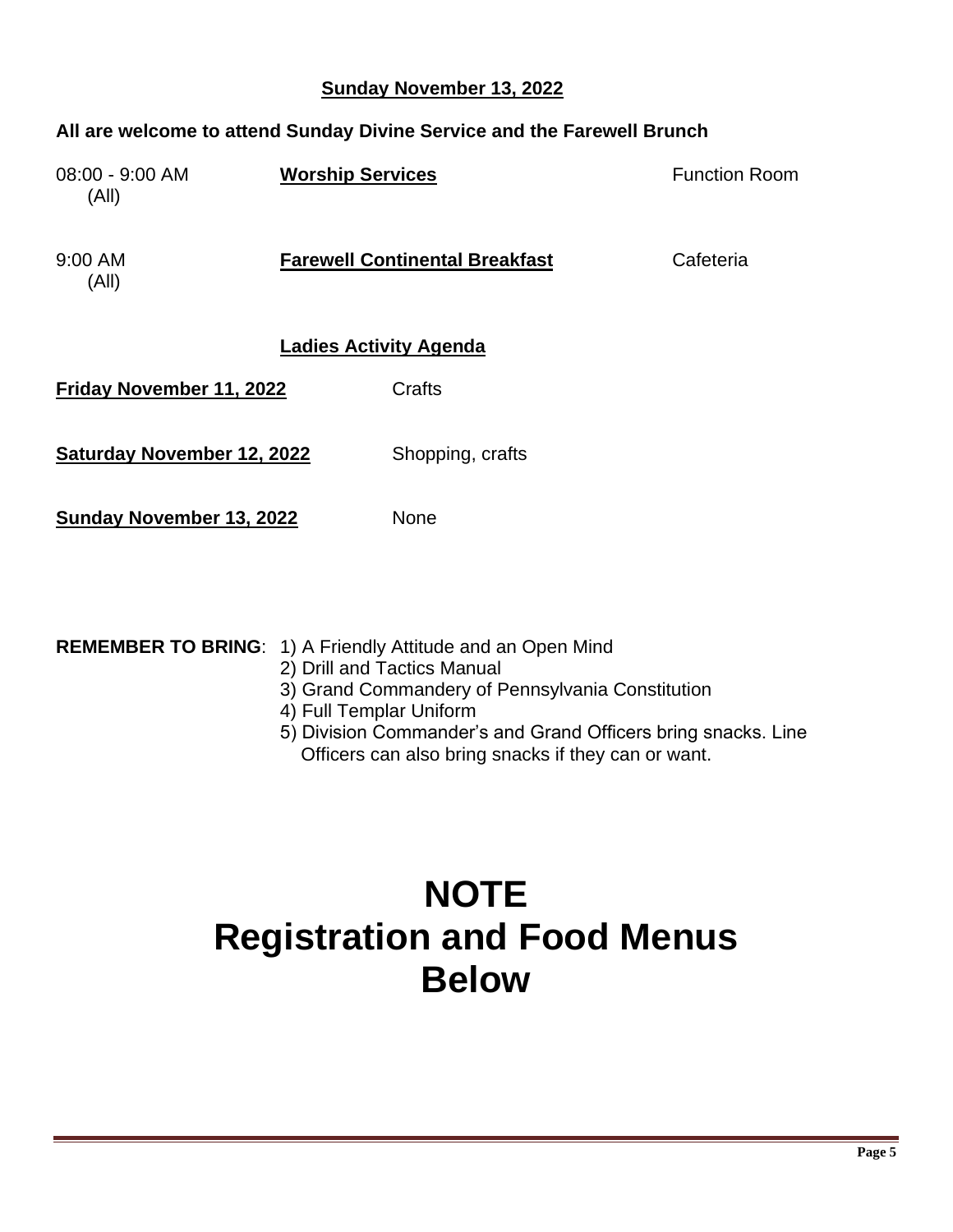### **Line Officers and Division Commanders Seminar**

November 11 - 13, 2022

|  | Name: ________________________________Commandery________________________________ No. ______          |  |
|--|------------------------------------------------------------------------------------------------------|--|
|  | Title: ________________________________Division No. ____ Ladies Name: ______________________________ |  |
|  |                                                                                                      |  |
|  |                                                                                                      |  |
|  |                                                                                                      |  |
|  | Registration: 3:00 PM – 10:00 PM on Friday November 11, 2022. Dinner on your own. Seminar            |  |

**Registration: 3:00 PM – 10:00 PM on Friday November 11, 2022. Dinner on your own. Seminar starts at 6:30 PM on Friday November 11, 2022 at 6:30 PM, and 8:00 AM on Saturday November 12, 2022**

| Will your lady be attending with you?    | <b>YES</b><br><b>NO</b> |
|------------------------------------------|-------------------------|
| Will you need a room Friday night?       | <b>YES</b><br><b>NO</b> |
| Will you need a room Saturday night?     | <b>YES</b><br><b>NO</b> |
| Are there any special room / meal needs? | <b>YES</b><br><b>NO</b> |
|                                          |                         |

**Note Special needs: Note Special needs: Note 3** 

*(Please print or type)*

**Please check the meals you and/or your lady will be attending and fill in the amounts owed.**

| Friday night snack:            | You NC Lady FREE         |  |
|--------------------------------|--------------------------|--|
| <b>Saturday breakfast:</b>     | You NC Lady \$15.15      |  |
| <b>Saturday lunch:</b>         | You NC Lady \$17.50      |  |
| <b>Saturday Dinner Banquet</b> | You \$21.50 Lady \$21.50 |  |
| <b>Sunday Breakfast</b>        | You \$11.35 Lady \$11.35 |  |

 **TOTAL: \$\_\_\_\_\_\_\_\_\_\_\_**

**\*\*Please return this form and check made out to "The Grand Commandery of Pennsylvania" no later than November 1, 2022.**

**Return to: John M. Ellermann, PDC 323 Lone Lane Allentown, PA 18104-9585 (H) (610) 398-3152; (C) 610-217-1510 ellermannjohnm@yahoo.com**